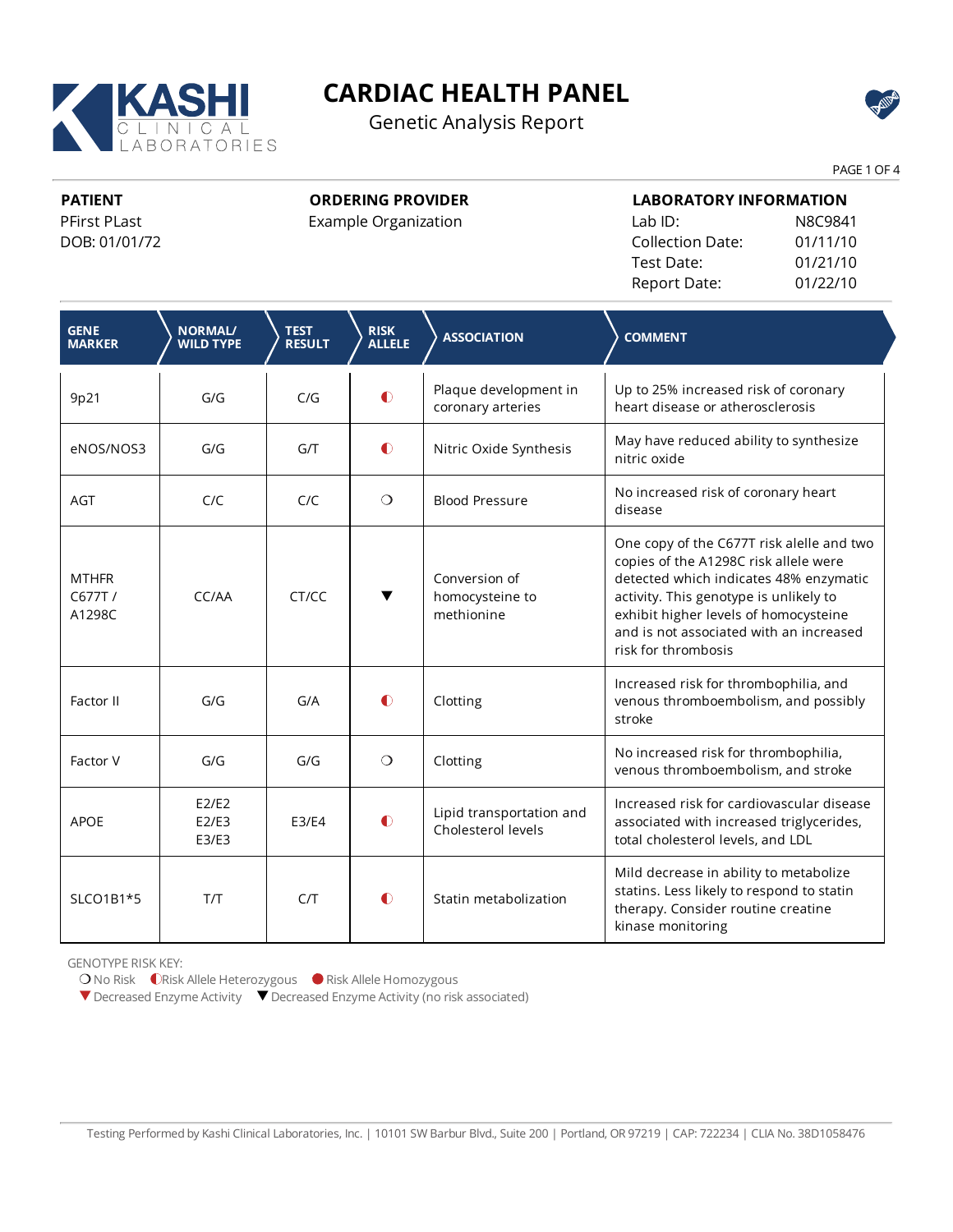



# **SCIENTIFIC DETAILS OF GENETIC MARKERS**

#### **9p21**

9p21 is one of the first identified and most researched risk factors associated with coronary artery disease. 9p21 is thought to reduce plaque formation in coronary arteries<sup>1</sup>. Plaque build-up can lead to a condition called atherosclerosis in which the artery walls harden and the arteries vessels narrow. Both changes are dangerous for the cardiovascular system. Studies have shown that one copy of the risk allele increases the risk for development of coronary artery disease (CAD), and two copies of the risk allele double the risk for development of CAD<sup>1</sup>.

# **AGT**

The AGT gene produces the precursor to angiotensin II, a protein that causes blood vessels to tighten and blood pressure to increase. Higher angiotensin II levels frequently result in higher blood pressure<sup>2</sup>. The risk allele for this gene is associated with higher amounts of angiotensin and therefore an increased risk for poor cardiovascular health mainly in Caucasians<sup>3</sup>.

#### **eNOS/NOS3**

This gene produces an important enzyme responsible for keeping the levels of nitric oxide in balance. Nitric oxide (NO) helps the blood vessels to relax and decrease blood pressure 4 . This enzyme also helps lower the amount of blood clots that form in blood vessels. The risk allele is associated with a form of the enzyme that does not work properly, resulting in lower levels of NOS. This risk allele may increase the risk of ischemic heart disease, ischemic stroke, and myocardial infarction in young patients<sup>6</sup>.

#### **MTHFR C677T and A1298C**

This gene makes an enzyme called MTHFR that turns folic acid into folate, the chemical the body uses for many processes such as amino acid breakdown. MTHFR is also important because it keeps homocysteine amounts in a normal range. When homocysteine is high there is increased risk of ischemic stroke, thrombotic and cardiovascular disease 7 . People with the C677T or A1298C risk alleles can have low levels of folate and high levels of homocysteine<sup>8-10</sup>. Because diet and environment can also affect levels of folate, this condition does not always lead to high levels of homocysteine. People with the C677T risk allele have more trouble maintaining normal amounts of folate and homocysteine.

#### **Factor II Prothrombin**

This gene helps to make an enzyme called thrombin that causes the blood to clot $11-13$ . The risk allele for this gene can increase the risk of forming blood clots in someone age 55 or older. Blood clots can cause strokes, which can lead to severe vascular injury and sometimes death.

#### **Factor V**

The Factor V gene makes a protein called Human factor  $\mathsf{V}^{14}$ which helps in forming blood clots. Having the risk allele for this gene means that factor V is always working therefore increasing the likelihood of more blood clots 13-15 . Blood clots can cause strokes which can lead to severe vascular injury and sometimes death.

# **ApoE**

The APOE gene makes a protein called apolipoprotein E (ApoE). There are three different types of this protein, called ApoE2, ApoE3, and ApoE4. The job of these proteins in the body is to help cholesterol and fat get into cells<sup>16</sup>. Some of the ApoE proteins are better at this transport process than others. Of the three types of proteins, ApoE4 has the hardest time transporting fat and cholesterol from the blood into the cell, thus leaving more fat and cholesterol circulating in the blood. The ApoE4 risk allele increases the risk of heart disease 17 . Two copies of the risk allele ApoE2 may increase the risk of developing type III hyperlipidemia, however this happens in less than 10% of cases<sup>16</sup>.

#### **SLCO1B1\*5**

This gene encodes for a protein called organic anion transporting polypeptide B1 (OATPB1), which helps the liver absorb certain chemicals<sup>18</sup>. One type of chemical that needs the help of the OATPB1 protein to be absorbed is a type of drug called statins<sup>18</sup>. The risk allele for OATPB1 reduces the liver's ability to absorb statins. This means less of the drug enters into the blood stream and therefore it has less clinical effect. In people who have this risk allele high dose statin drugs may be harmful and should be avoided<sup>18</sup>.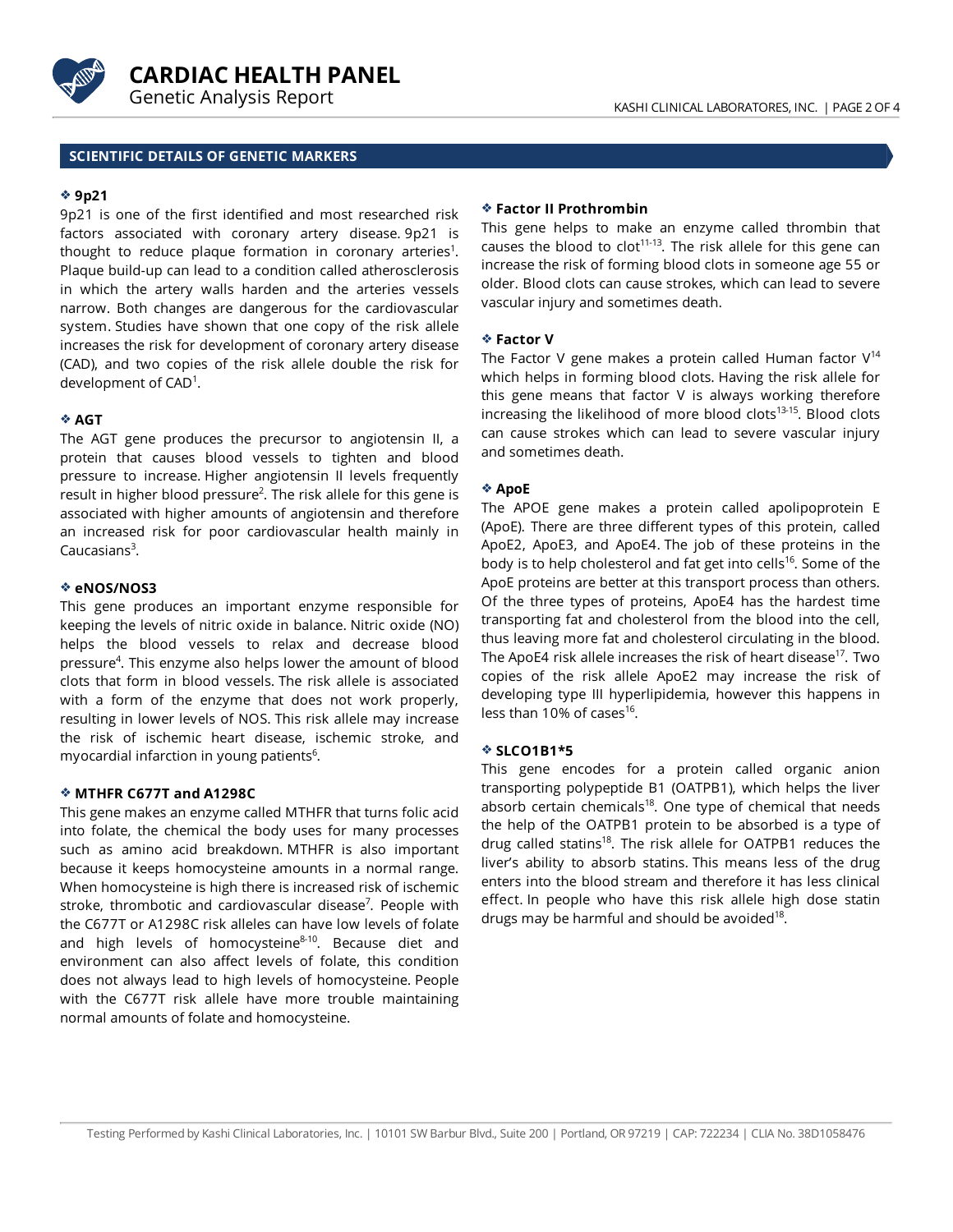

#### KASHI CLINICAL LABORATORES, INC. | PAGE 3 OF 4

# **TREATMENT CONSIDERATIONS**

# 1. **9p21**

Due to the association with increased plaque formation, treatment should focus on decreasing anyfactors that cause injuryto blood vessels. Blood vessels are most frequently damaged as a result of inflammation. Consuming fish rich in n-3 polyunsaturated fatty acids (PUFA) at least twice a week is beneficial for decreasing vascular damage<sup>19</sup>. Fish containing high levels of these fatty acids, such as omega 3 and omega 6, are herring, salmon, mackerel and tuna. Fish oil supplements are also a source of the omega 3 and 6 fatty acids which make up PUFA. Resveratrol has also been shown in some studies to have protective effects on blood vessels<sup>20</sup>.

# 2. **MTHFR**

Supplementation with methylated B vitamins is a consideration, including B-6 (in the form of P-5-P), methylated folate, and B-12. Increase foods in the diet that are high in folate; for instance green leafy vegetables such as kale, chard, spinach, lettuce, broccoli, asparagus, and also some beans such as lentils.

# 3. **Factor V Leiden and Factor 2 Prothrombin**

Omega 3 fatty acids help make blood platelets less likelyto sticktogether; and fish oils are a good source of omega 3 fatty acids<sup>21</sup>. Fish oils should never be taken with blood thinners without a doctor's supervision.

# 4. **ApoE and SLCO1B1\*5**

Fiber binds bile in the small intestines causing the body to use cholesterol to make more bile, and thus lowering cholesterol levels<sup>22</sup>. The daily recommended amount of fiber is 25-38 grams; the average American consumes about 15 grams a day through food<sup>23</sup>. Supplementation should depend on diet, and fiber should always be taken with lots of water in order to avoid constipation. For ApoE - to lower triglycerides, the best recommendation is to decrease simple carbs in the diet<sup>24</sup>.

# **CARDIAC HEALTH GLOSSARY**

**Genotype** – The entire set of genes in a cell

- **Allele** Any of the alternative forms of a gene that may occur
- **Risk Allele** A significant gene variant that can have an influence on health

**Phenotype** – The observable properties of an organism that are produced by the interaction of the genotype and the environment

- **Receptor** A structure on the surface of a cell (or inside a cell) that selectively receives and binds a specific substance
- **Mutation** A permanent change in the nucleotide sequence of a gene
- **Wild Type** The common or "normal" version of a gene

*This test detects onlyspecific targeted genetic variations and thereis a possibilitythat othergenetic variants not detected bythis testmay be present.The DNA variants tested for in this report have been scientifically determined to be possibleriskfactors for thereported condition.Thecontent of this report is provided for informational purposes only, not as a diagnostic tool.Thereport does notsupersedethejudgment of a qualified medical provider.This test is not a substitutefor a comprehensiveconsideration of all factors that influencethemaintenance of a healthy body. Genetic riskfactors are notguarantees thatyou will develop a* condition, and in many cases, the presence of a particular DNA variant may only play a minor role in your risk *for disease,compared with environmental and lifestylefactors.This test is notFDA approved.Thetest's performancecharacteristics have been established and maintained by Kashi ClinicalLaboratories under CLIA and CAP compliance.*

**Reported and Reviewed By:**

(d d

**ZahraMehdizadeh Kashi, Ph.D., HCLD CEOand Laboratory Director**